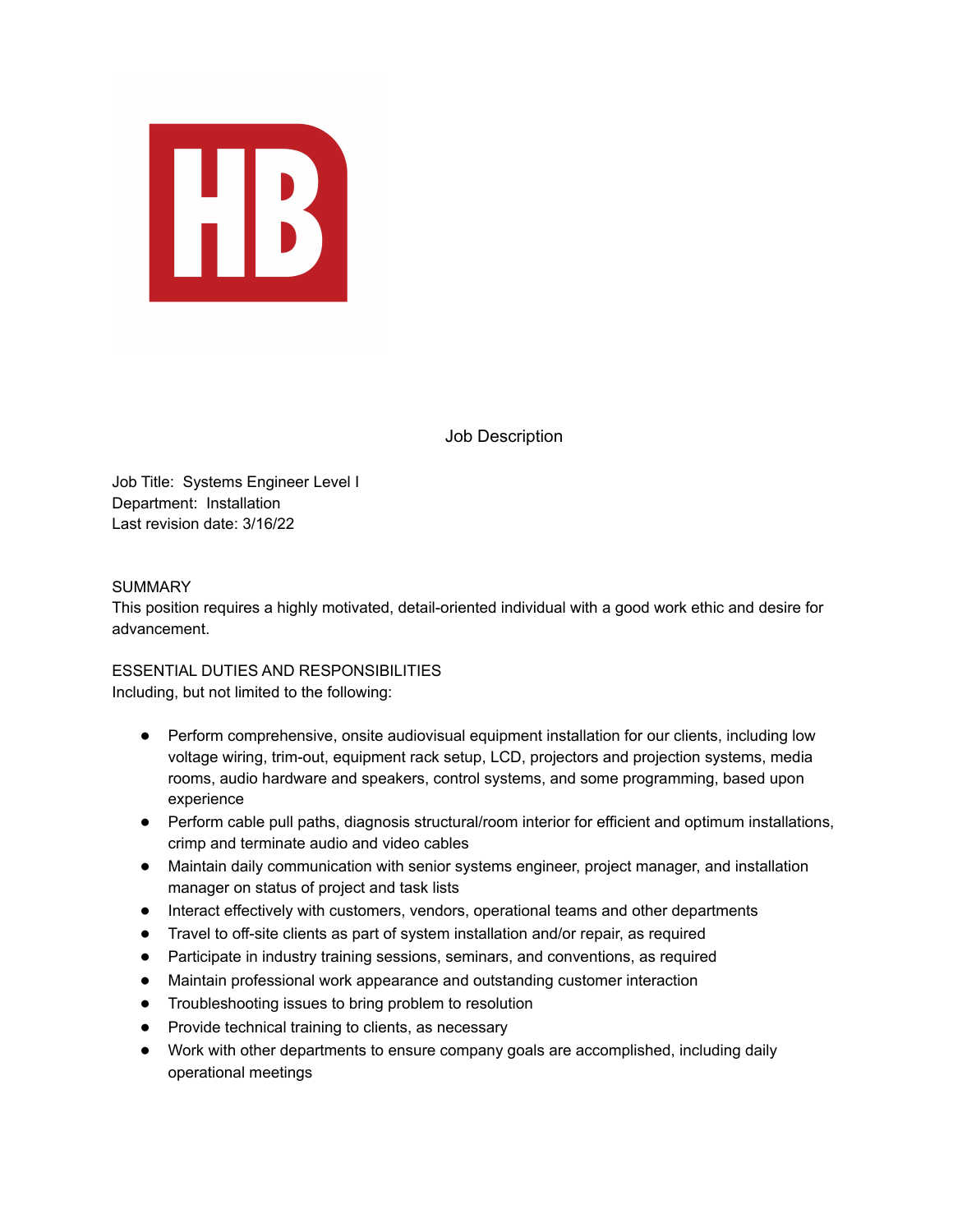# SUPERVISORY RESPONSIBILITIES As job requires

#### QUALIFICATIONS

To perform this job successfully, an individual must be able to perform each essential duty satisfactorily. The requirements listed below are representative of the knowledge, skill, and/or ability required. Reasonable accommodations may be made to enable individuals with disabilities to perform the essential functions.

- Working knowledge of commercial & residential sound, video, lighting, projection systems, corporate conference rooms, video conferencing, and security systems
- Above average computer literacy in Windows-based operating systems
- Ability to trouble-shoot audio, video, and control systems required
- Possess excellent communication skills; both verbal and written
- Ability to work under deadlines and complete projects in a multi-tasking environment
- Motivated, self-starter
- A/V system design
- Experience with analog & digital audio/video components
- Familiarity with computer and networking technologies

#### EDUCATION and/or EXPERIENCE

Minimum one year experience in audio/visual installation and/or service

## LANGUAGE SKILLS

Exceptional written and verbal communication skills required. Ability to prepare reports, develop documented processes and procedures, and communicate training material effectively.

MATHEMATICAL SKILLS

Ability to calculate electronics-related figures

## CERTIFICATES, LICENSES, REGISTRATIONS

Must have and maintain a valid driver's license with a clean driving record.

## PHYSICAL DEMANDS

The physical demands described here are representative of those that must be met by an employee to successfully perform the essential functions of this job. Reasonable accommodations may be made to enable individuals with disabilities to perform the essential functions. Travel is required in the position via airplane and car.

While performing the duties of this job, the employee is regularly required to sit; use hands to finger, handle, or feel; talk or hear; and smell. The employee is occasionally required to stand; walk; reach with hands and arms; climb or balance; and stoop, kneel, climb ladders, crouch, or crawl. The employee must occasionally lift and/or move up to 75 pounds. Specific vision abilities required by this job include close vision, and distance vision.